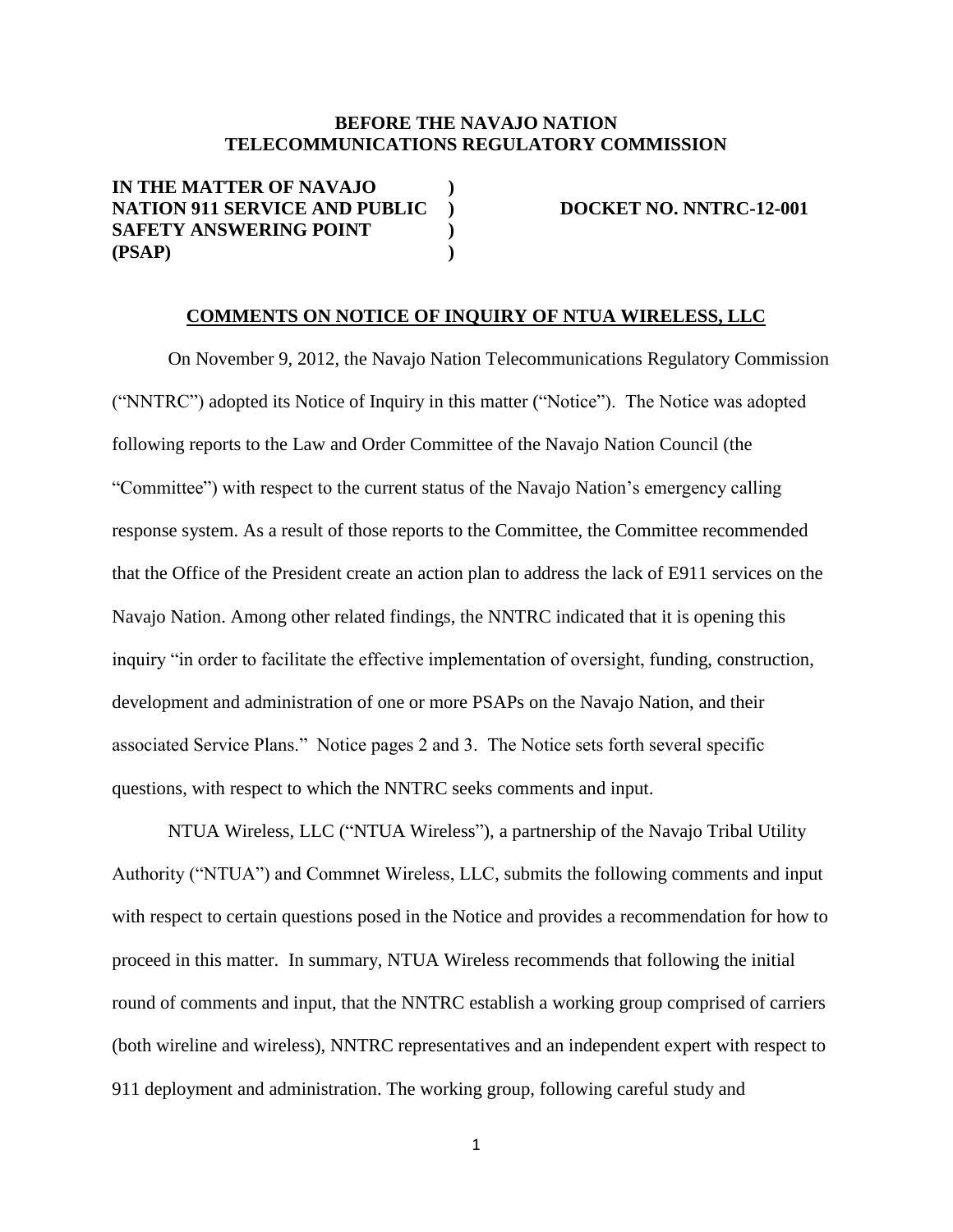consideration, should provide a set of recommendations to the NNTRC that could then be noticed for comment to all stakeholders before the NNTRC proceeds in this important matter.

NTUA Wireless supports NNTRC efforts to protect the public interest and to facilitate the effective implementation of one or more PSAPs on the Navajo Nation, and their associated Service Plans. As the NNTRC is aware, NTUA Wireless is positioned to serve customers and areas of the Navajo Nation that other carriers have not yet served. NTUA Wireless received federal stimulus money under the American Reinvestment and Recovery Act of 2009 to enable this effort. The challenges of 911 service deployment in many areas across the Navajo Nation will be extreme, and NTUA Wireless desires to work closely with the NNTRC and other carriers in the analysis and recommendations with respect to bringing E911 or NG911 service to the Navajo Nation.

The numerous questions framed by the NNTRC for comment and input, as well as the diverse nature of the questions and the complexity of implementing E911 in the Navajo Nation's very rural expanse, demonstrate that deployment and funding of 911 services in the Navajo Nation will be complex and expensive. The good news is that the carriers and various experts in the field have considerable experience in deploying E911 in rural areas and thus can act as valuable resources to a working group searching for a fair, efficient and properly functioning solution for the Navajo Nation. As the Notice acknowledges, the Navajo Nation does not currently have basic 911 emergency service and thus the NNTRC is starting from "square one" in this effort.

A key element in 911 deployment, and one that is currently deficient, is proper addressing and mapping of the area to be served by the 911 system. It is elementary that a 911 system is only as good as the Master Street Addressing Guide ("MSAG") mapping. In order for

2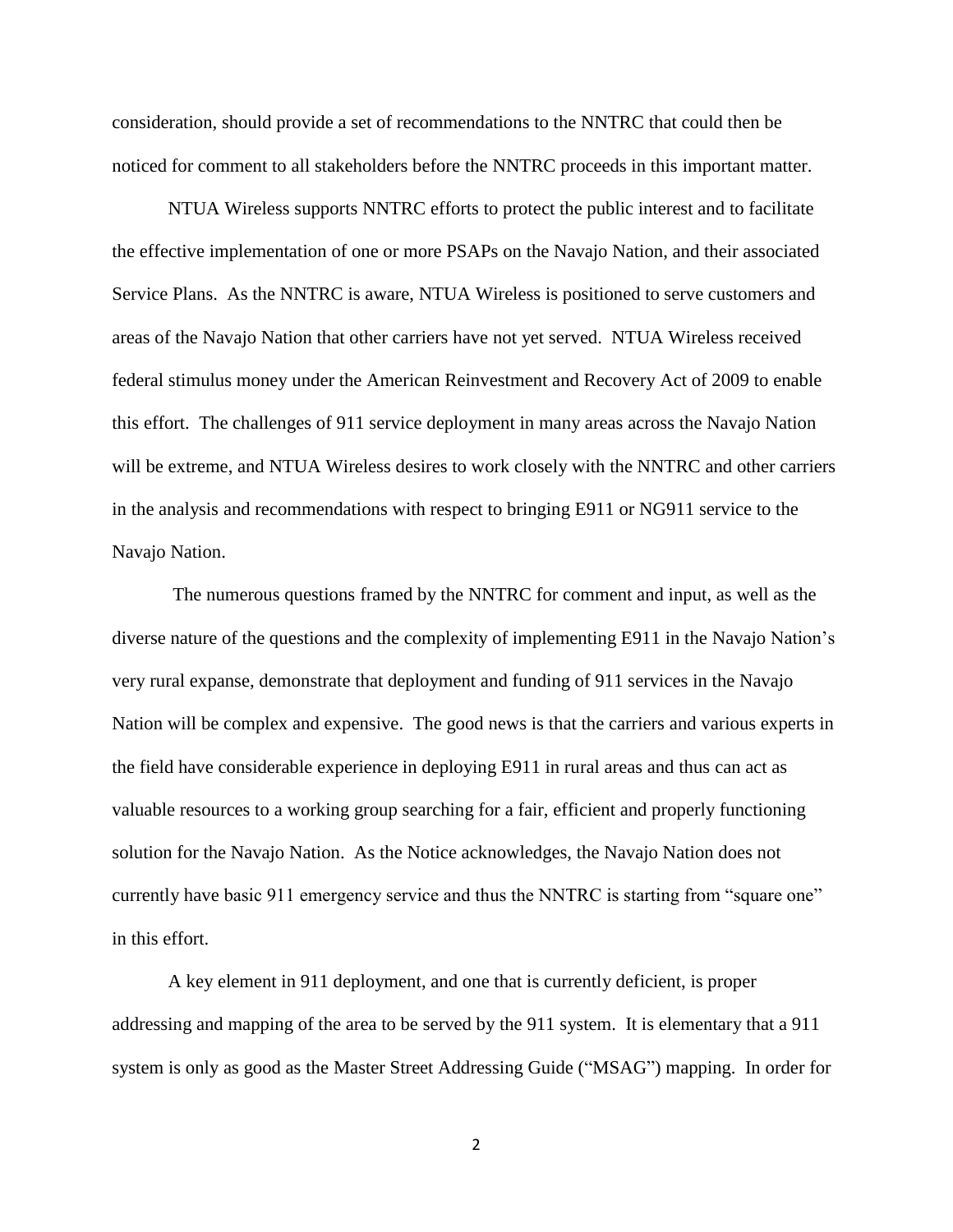the first responders to locate callers, sufficient detailed information must be provided to the PSAP to pin-point the location of the emergency call. This is more difficult and often less precise in remote or rural settings; however, the technology and processes have advanced considerably with proper mapping and with sufficiently robust networks. Again, experts in 911 services deployment, along with input from carriers can leverage the experience of other entities in rural settings to avoid unnecessary efforts or "reinventing the wheel" in this proceeding.

As the Notice recognizes, cost recovery is also a key component for the NNTRC's inquiry and determination. Receipt of state funding may be critical to the success of any effort to implement 911 services on the Navajo Nation where significant numbers of telephone service subscribers are already dependent on federal or state support programs, such as Lifeline programs to make services affordable. In this context, additional surcharges or taxes on subscribers may present further challenges. Once again, these are unique considerations that a working group and the NNTRC would presumably consider before making a recommendation.

## **SUMMARY**

NTUA Wireless recommends that following the initial round of comments and input in this proceeding, the NNTRC establish a working group comprised of carriers (both wireline and wireless), NNTRC representatives and an independent expert with respect to 911 deployment and administration. The working group, following careful study and consideration, should provide a set of recommendations to the NNTRC that could then be noticed to gather further comment from interested stakeholders prior to the NNTRC taking further action in this important matter. NTUA Wireless, which is positioned to serve customers and areas of the Navajo Nation that presently lack service, is interested in participating in such a working group to address the lack of adequate 911 services. In particular, NTUA Wireless, if included in such a working

3